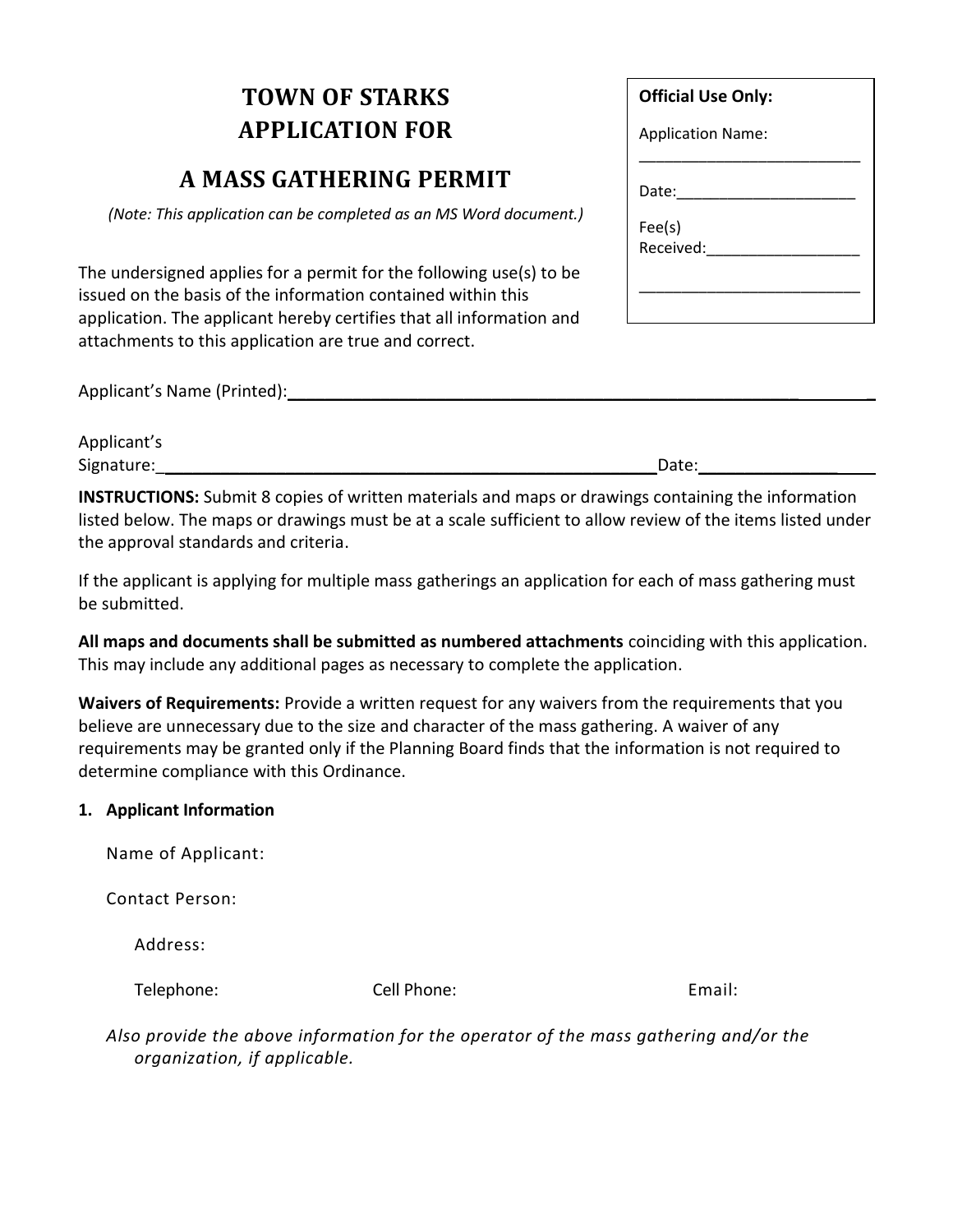- **2. Is the applicant a not-for-profit organization?** yes, no If yes, attach a copy of the IRS tax exempt certificate.
- **3. Location(s) where the Mass Gathering will be held** (list all locations)**:**

Name of Property owner(s):

Name of public road(s) providing access:

(Town Tax Maps): Map  $#(s):$  \_\_\_\_\_\_\_\_\_\_\_; Lot  $#(s):$ 

- **4. Proof of Right, Title and Interest:** Provide evidence of right, title, or interest in the property. If the applicant is not the property owner, provide a letter of authorization or written permission from the property owner allowing use of the property.
- **5. Name of Mass Gathering:**

Date(s) of Event:

Start time:

Finish time:

- **6. Description of the Event** (Attach additional sheets if necessary):
	- a. What activities will be provided?
	- b. What is the anticipated attendance?
	- c. Will tickets be sold? \_\_\_\_yes, \_\_\_\_no If yes, what will be the maximum number?
	- d. Will there be overnight accommodations? \_\_\_\_\_ yes, \_\_\_\_\_ no If yes, what type and how many sites will be available?
	- e. Will food be sold and/or served at this event? ves, when
	- f. Will alcoholic beverages be permitted at this event? \_\_\_\_yes, \_\_\_\_no
	- g. Will consumption of adult-recreational marijuana be permitted at this event? \_\_\_\_yes, \_\_\_\_no
	- h. Will campfires be permitted at this event? yes, no
	- i. Will fireworks be permitted at this event? yes, no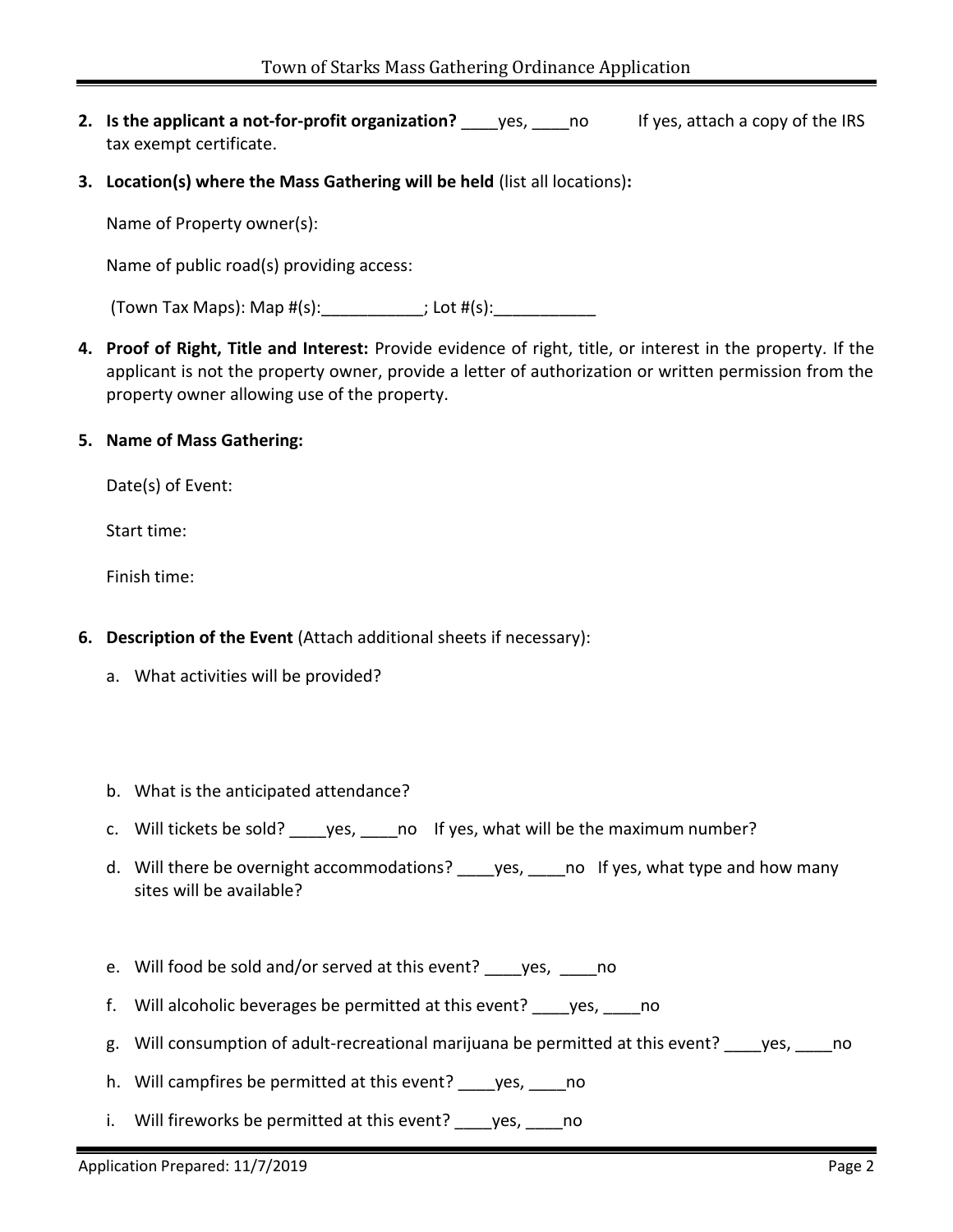**7. Review Criteria and Standards** (Use Section 7 of the Mass Gathering Ordinance to complete this section; section numbers are listed below)

*Describe and provide evidence on how you will meet the following review criteria and standards. Make reference to your map and any attachments, as appropriate.*

- *7.2 Public Safety:* The Mass Gathering will have adequate public safety/law enforcement personnel available to ensure public safety both within and in the vicinity of the Mass Gathering.
- **7.***3 Capacity and Containment:* The Mass Gathering will have adequate capacity and containment.
- *7.4 Access, Roads and Parking:* The Mass Gathering will have adequate access to and from the Mass Gathering site, and an adequate internal traffic and pedestrian system.

*7.5 Medical:* The Mass Gathering will have adequate medical services and facilities.

*7.6 Fire Protection:* The Mass Gathering will have adequate fire prevention and protection.

*7.7 Water Supply:* The Mass Gathering will have adequate water supplies and facilities.

*7.8 Sanitary Facilities:* The Mass Gathering will have adequate sanitary facilities.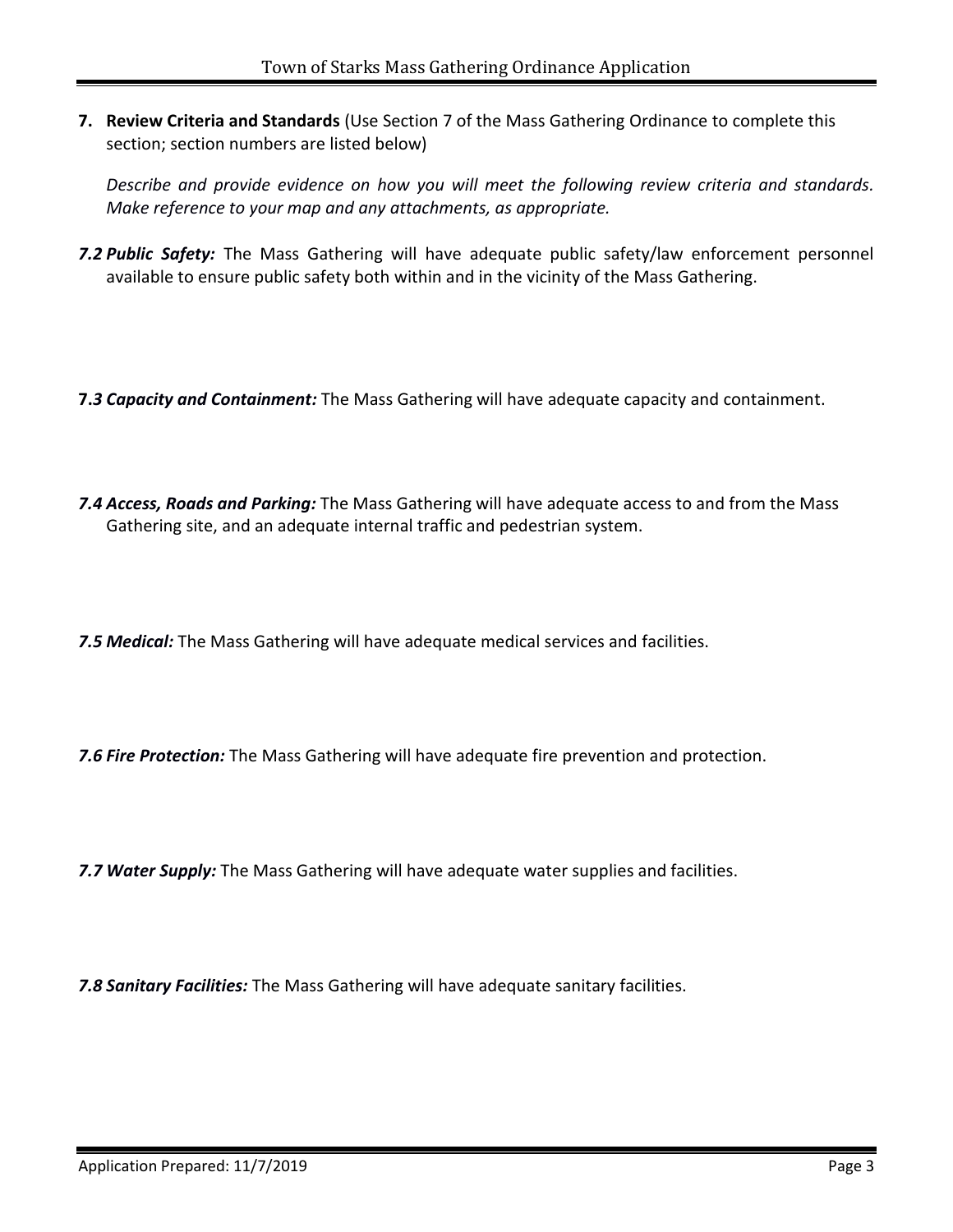- *7.9 Refuse Disposal:* The Mass Gathering will have adequate refuse collection, storage and disposal.
- *7.10 Noise and Lighting:* The Mass Gathering will not create unreasonable noise or lighting impacts, and lighting for public safety will be adequate.
- *7.11 Complaint Protocol:* The Operator of the Mass Gathering will have an adequate protocol for responding to complaints.
- *7.12 Liability Insurance and Deposit for Public Costs:* The Operator's liability insurance and financial assurances to cover any negative impacts to the public, the Town of Starks, and Starks Water District will be adequate.
- *7.13 Federal, State and other Town of Starks Laws and Regulations:* The Applicant has provided evidence that applicable state, federal and local laws and regulations will be satisfied.

The following town officials have reviewed this application, and have signed below to indicate that all of their concerns related to those issues under their purview have been addressed.

Starks Water District (if within 1,500 feet of the event, and/or are the water source):

|                                          | date: |
|------------------------------------------|-------|
|                                          | date: |
|                                          | date: |
| Road Commissioner (road opening permit): | date: |
| Other:                                   | date: |